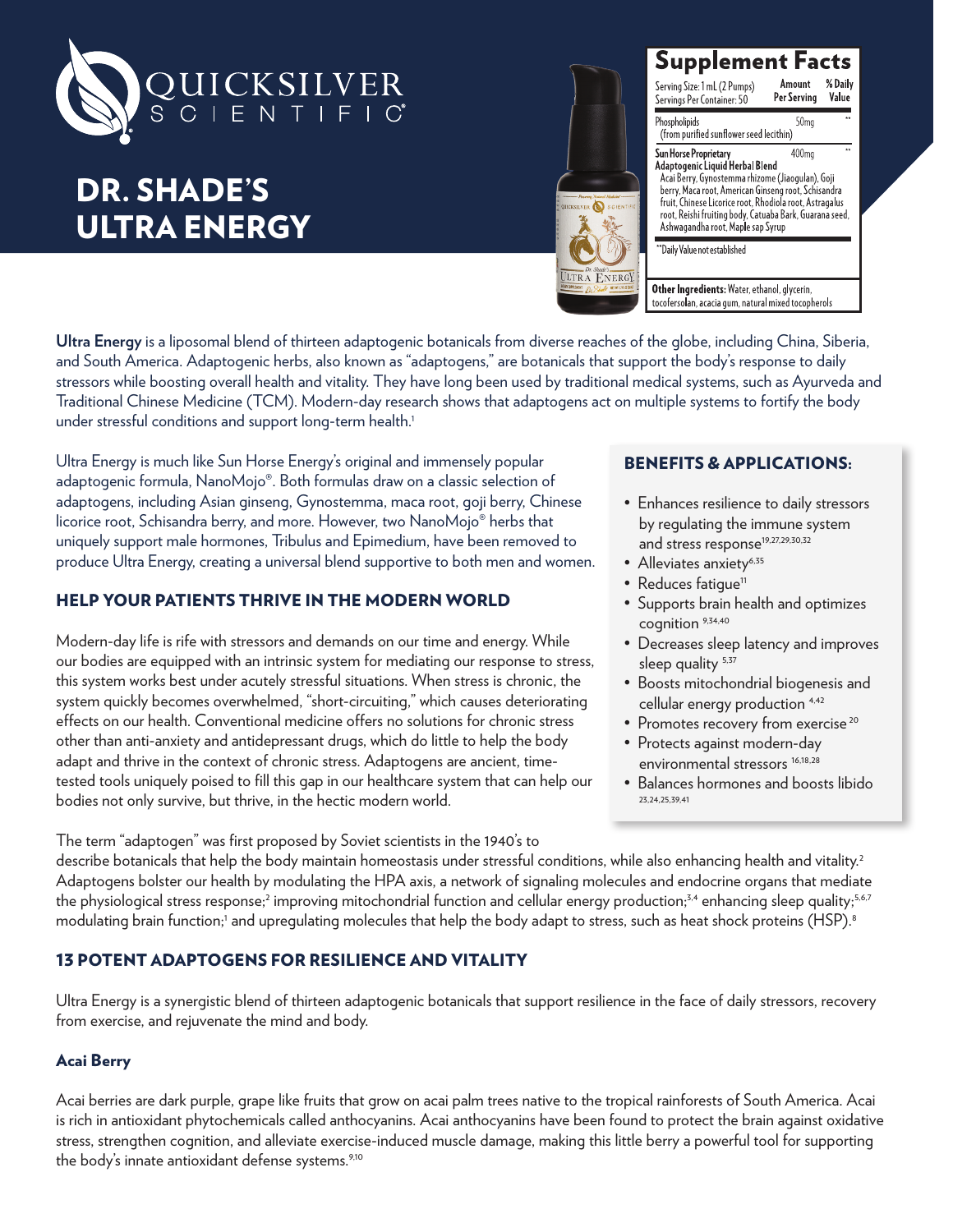#### Gynostemma rhizome (Jiaogulan)

Gynostemma *(Gynostemma pentaphyllum)* is a time-honored staple in TCM for remedying "Spleen Qi deficiency," a condition characterized by fatigue, muscle atrophy, and generalized weakness.11 Today, research indicates that Gynostemma rhizome has potent blood-sugar-lowering effects; Gynostemma thus helps support metabolic health, a critical component of physical health and resilience.12

Gynostemma rhizome also contains polysaccharides with anti-inflammatory, anti-fatique, and neuroprotective properties.<sup>13</sup> Recently, Gynostemma triterpenes have been found to enhance muscle cell synthesis, supporting the traditional applications of this botanical as a tool for strengthening the body.<sup>14</sup>

# Goji Berry

Goji berry *(Lycium barbarum)* are small ruby-colored berries with a rich history of use in TCM, and an ever-expanding collection of modern research supports their health benefits. Goji enhances the storage of muscle and liver glycogen, providing a ready supply of fuel for exercising muscles and reducing exercise-induced fatigue.15 Goji polysaccharides protect the body against man-made stressors, such as ionizing radiation and toxic chemicals, and natural stressors like ultraviolet light.<sup>16,17,18</sup> Goji can also modulate the immune system and boost levels of antioxidant enzymes such as superoxide dismutase and qlutathione peroxidase.<sup>19,20</sup> Interestingly, goji may be most effective for enhancing immune function when administered in a liposomal delivery system.<sup>21</sup>

## Maca Root

Maca root *(Lepidium meyenii)*, also referred to as "Peruvian ginseng," is an herbaceous plant native to the high, forbidding Andes mountains of Peru. It has traditionally been used by Andean people as a tonic for stress, fatique, fertility, and libido.<sup>22</sup> Research shows that maca can increase sperm count and motility, thereby boosting male fertility, while also inhibiting abnormal prostate cell proliferation.<sup>23,24</sup> In women, maca may alleviate menopausal symptoms, such as low mood and anxiety, by balancing sex hormone levels.<sup>25</sup>

Maca appears to support hormonal balance by enhancing the expression of estrogen receptor-beta (ERβ), thereby counteracting hyperandrogenism. Maca also promotes the optimal function of the hypothalamus and pituitary glands, balancing the entire hormonal system.

#### American Ginseng Root

American ginseng *(Panax quinquefolius)* is an herbaceous plant native to the lush forests of eastern North America. Like its cousin, Asian ginseng, *Panax quinquefolius* is a member of the ginseng genus. However, while Asian ginseng is energizing and activating, American ginseng offers cooler, more calming effects. Historically, American ginseng was utilized by Native American tribes and early American eclectic physicians for rejuvenating the nervous system and supporting energy and strength.

While scientific research on American ginseng is still in its infancy, the primary bioactive constituents of the plant, ginsenosides, are believed to exert their benefits by elevating levels of cAMP, a signaling molecule involved in cellular energy production.<sup>26</sup>

## Schisandra Fruit

Schisandra berries *(Schisandra chinensis)*, referred to as the "Five Flavored Fruit," have long been used in TCM for supporting liver function and hormonal health. Schisandra reduces the expression of c-FOS, a marker of neuronal activity associated with psychological stress and excessive HPA axis activity.<sup>27</sup> Schisandrin B, a primary constituent of schisandra berries, upregulates the Nrf2 and MAPK antioxidant signaling pathways thereby increasing the body's defenses against environmental stressors. Finally, schisandra has been shown to improve physical endurance and cognitive function.<sup>28</sup>

#### Chinese Licorice Root

Chinese licorice root *(Glycyrrhiza uralensis)* has a host of physiological effects, one of the most pronounced is its impact on cortisol levels. Glycyrrhizic acid, a principal constituent of licorice root, inhibits the activity of the enzyme 11β-hydroxysteroid dehydrogenase, preventing the conversion of cortisol into the inactive hormone cortisone.<sup>29</sup> By supporting optimal levels of cortisol, neither too little nor too much, licorice root acts as a mild tonic for resilience and vitality.